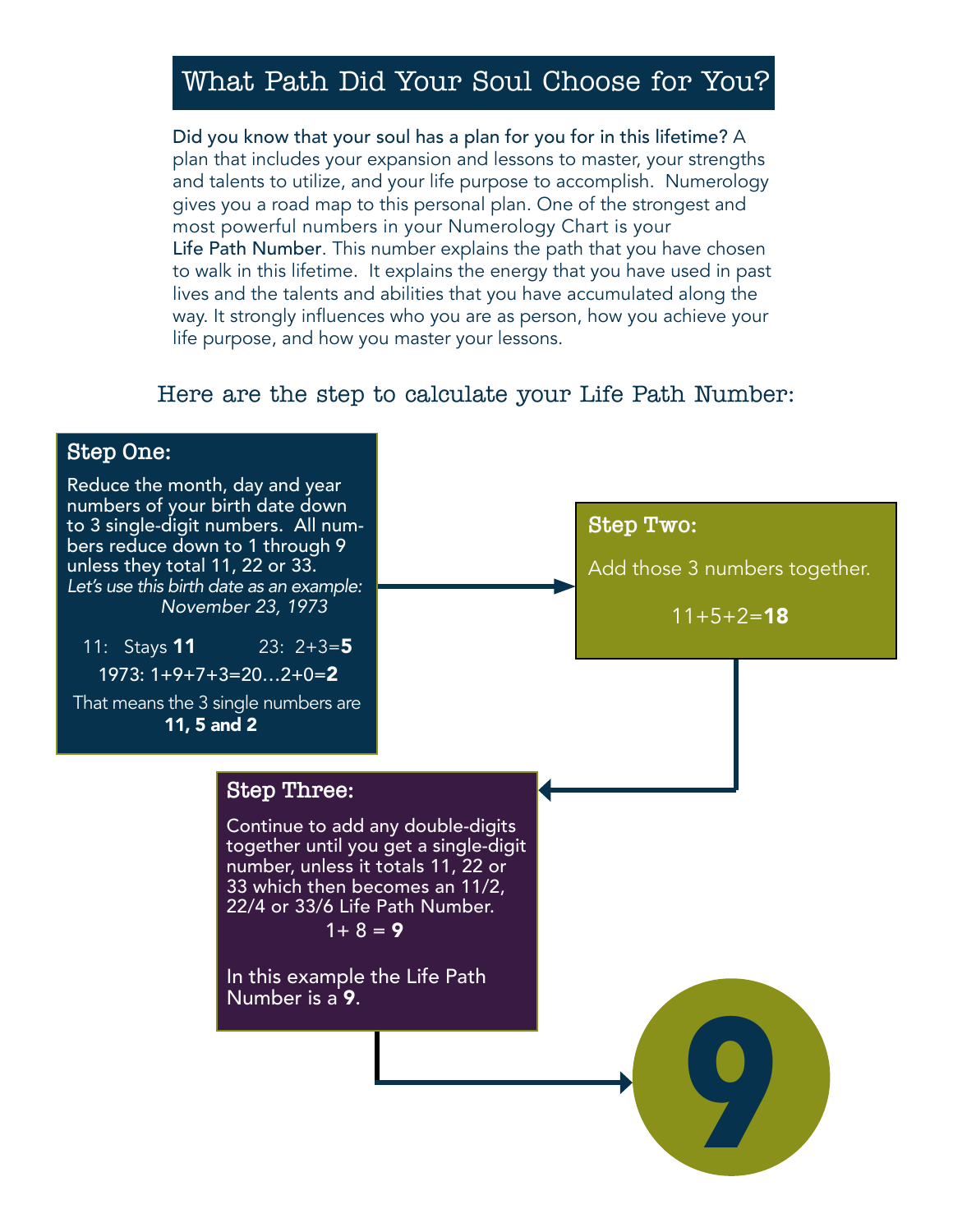# The Qualities of the Life Path Numbers:

### **Life Path Number 1:**

Positive Qualities: Natural leader, confident, strong-willed, persistent, original thinker, creative, courageous, physical, independent, innovative, determined, protector, enthusiastic, unconventional, ambitious, self-reliant, pioneer and capable of great accomplishment

Challenges: Arrogant, bossy, conceited, defiant, demanding, dictatorial, domineering, self-centered, stubborn, vain, willful and unyielding

#### **Life Path Number 2:**

**2 Dualities:** Natural leader, sensitive, kind, loving, loyal, modest, sensitive Cualities: Self-<br>
sensitive, kind, loving, loyal, modest, loy, humor, attractive, fun<br>
inker, creative, courageous, gentle, patient, cooper Positive Qualities: Diplomatic, sensitive, kind, loving, loyal, modest, gentle, patient, cooperative, sincere, supportive, tactful, trustworthy, understanding, courteous, peaceful, harmonious, empathic intuitive, considerate, balanced, capable of compromise

Challenges: fearful, indecisive, over-sensitive, scheming, shy, devious, vindictive, rude, critical, meddling

#### **Life Path Number 3:**

Positive Qualities: Self-expression, joy, humor, attractive, fun, creative, enthusiastic, imaginative, inspired, communicator, optimistic, social, artistic, entertaining, happy-go-lucky, warm and friendly, clairvoyant

Challenges: Scattered, superficial, careless with money, impulsive, gossipy, irresponsible, temperamental, long-winded, immodest, cocky, sarcastic, extravagant, prone to exaggerate, frivolous, vain, impractical, self-centered

## **Life Path Number 4:**

Positive Qualities: Practical, solid, down to earth, stable, disciplined, workaholic, planner and manager, likes security, traditional, methodical, hard-working, systematic, frugal, patient, cautious, detailed oriented, honest, trustworthy and reliable, dependable

Challenges: Narrow-minded, judgmental, humorless, blunt, crude,<br>intolerant, opinionated, stubborn, reintolerant, opinionated, stubborn, re-  $\mid$ <br>pressive, rigid, slow, uncompromising, limited

#### **Life Path Number 5:**

Positive Qualities: Free-spirit, adaptable, likes change, likes variety, versatile, unconventional, rebellious, sensual, progressive, social, popular, resourceful, quick thinking, explorer and traveler, adventurous, curious, learns by experience, communicator, multi-talented, & dislikes routine

Challenges: Over-sexed, insatiable, impulsive, irresponsible, inconsistent, impatient, reckless, self-indulgent, unaccountable, wild, unpredictable, indiscriminate, restless

## **Life Path Number 6:**

**Qualities:** Practical, solid, Positive Qualities: Free-spirit, Positive Qualities: Resparth, stable, disciplined, adaptable, likes change, likes variety, caring, duty, balanced, compare, c, planner and manager, versatile, Positive Qualities: Responsible, caring, duty, balanced, compassionate, artistic, beautification, counselor, cosmic parent, sympathetic, domestic, family-oriented, self-sacrificing, teacher, healer, nurturer, kind and generous, spiritually protected, service, harmony, all heart, musical, talent, love of home, honest, straightforward, needs to be appreciated, champions the underdog, worry, learning to receive **Challenges:** Too idealistic, over-in-<br>volved, resentful, dissatisfied, argumen-<br>tative, critical, interfering, possessive, worried, martyr-complex

## **Life Path Number 7:**

Positive Qualities: Solitary, astute, Positive Qualities: Authoritative, ambi-<br>different, sage, spiritual-understanding, tions, powerful, confident, competitive, philosopher, loner, mystical, scientific, capable, self-disciplined, efficient, orgameditative, deep, analytical, intuitive, nized, enterprising, energetic, good with perfectionist, specialization, introspective, searcher of truth, wisdom, contemplative, reserved, skeptical, intellectual, observant

Challenges: Aloof, cynical, eccen-<br>tric, guarded, cold, opinionated, feelings, distant, evasive, self-con- scious, withdrawn, skeptical

### **Life Path Number 8:**

**Qualities:** Solitary, astute, Positive Qualities: Authoritative, ambi-<br>
sage, spiritual-understanding, tions, powerful, confident, competitive, selflessness, philanthropic, lo<br>
ler, loner, mystical, scientific, capable, s Positive Qualities: Authoritative, ambi- Positive Qualities: Humanitarian, money, business-oriented, executive, perseverance, prosperous, principled, respected, successful, a leader

over-analytical, secretive, suppresses repressing, intimidating, greedy, schem-Challenges: Dishonest, cold-blooded, unscrupulous, overbearing, disreputable, manipulative, unprincipled, ing, underachieving, avoidance of money and power, poor judgment

#### **Life Path Number 9:**

selflessness, philanthropic, loving, wise, completion, perfection, compassion, brotherhood, spirituality, forgiveness, intuitive, multi-talented, reward, socially er, philosopher, idealist, sensitive, emo-<br>tional, trustworthy and honorable, artistic generous, never prejudiced

Challenges: Melodramatic, intolerant, gullible, selfish, jealous, deceiving, discourteous, temperamental, resentful, unreasonable, unsympathetic, victimized, demanding